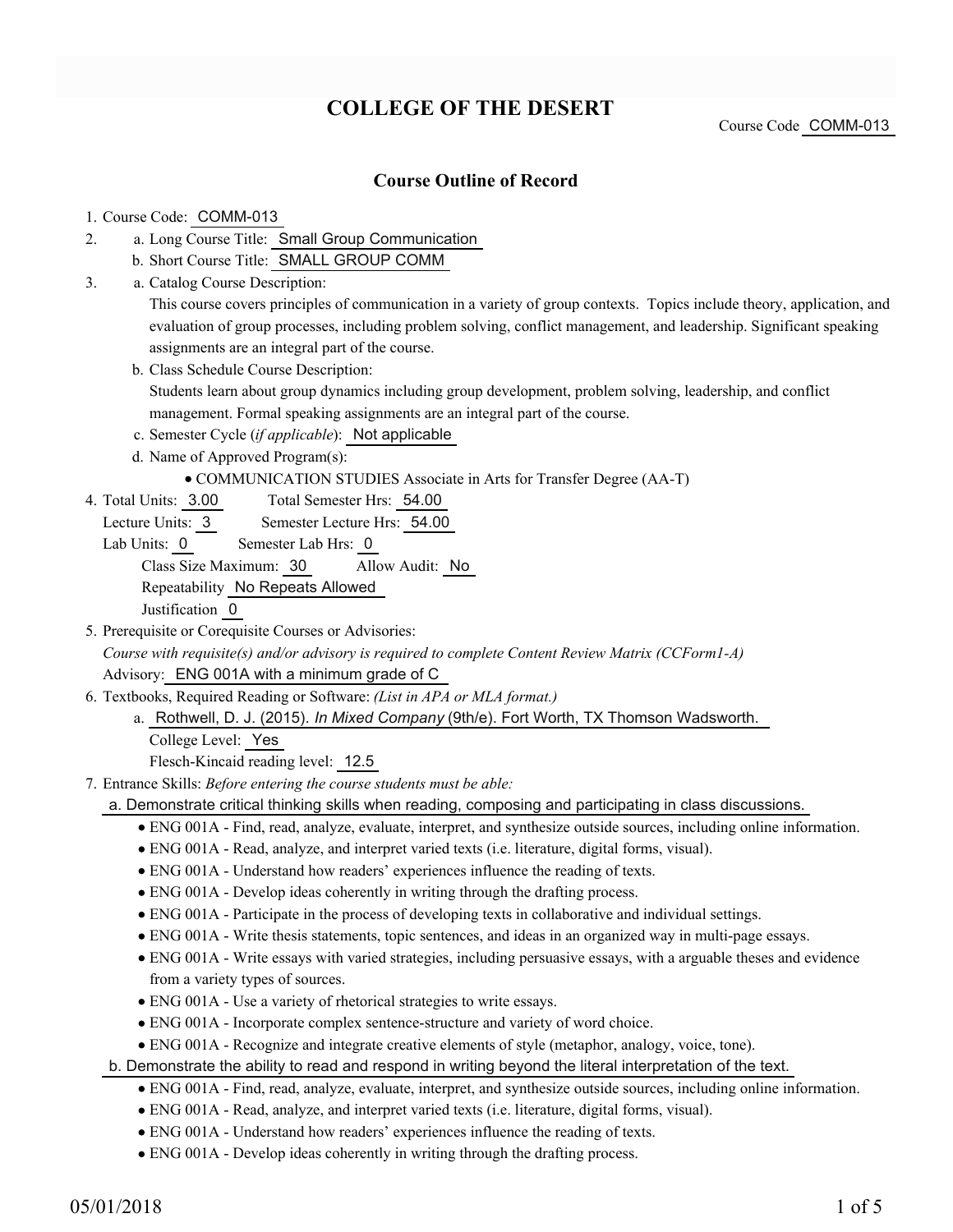## COMM 013-Small Group Communication

- ENG 001A Write thesis statements, topic sentences, and ideas in an organized way in multi-page essays.
- ENG 001A Write essays with varied strategies, including persuasive essays, with a arguable theses and evidence from a variety types of sources.
- ENG 001A Use a variety of rhetorical strategies to write essays.
- ENG 001A Recognize and integrate creative elements of style (metaphor, analogy, voice, tone).

c. Develop, organize and express complex ideas in both expository and research papers.

- ENG 001A Write thesis statements, topic sentences, and ideas in an organized way in multi-page essays.
- ENG 001A Write essays with varied strategies, including persuasive essays, with a arguable theses and evidence from a variety types of sources.
- ENG 001A Use a variety of rhetorical strategies to write essays.
- ENG 001A Incorporate complex sentence-structure and variety of word choice.
- d. Define, analyze, evaluate, explain, classify, compare and contrast ideas in written form.
	- ENG 001A Write essays with varied strategies, including persuasive essays, with a arguable theses and evidence from a variety types of sources.
	- ENG 001A Use a variety of rhetorical strategies to write essays.
	- ENG 001A Incorporate complex sentence-structure and variety of word choice.
- e. Exhibit appropriate vocabulary and style.
	- ENG 001A Recognize and integrate creative elements of style (metaphor, analogy, voice, tone).

f. Apply standard rules of grammar, punctuation and mechanics in compositions.

- g. Compose expository responses to complex readings.
	- ENG 001A Write thesis statements, topic sentences, and ideas in an organized way in multi-page essays.
	- ENG 001A Write essays with varied strategies, including persuasive essays, with a arguable theses and evidence from a variety types of sources.
	- ENG 001A Use a variety of rhetorical strategies to write essays.
- 8. Course Content and Scope:

#### Lecture:

The course will devote substantial class time to preparation, practice, and participation in oral communication, including:

- 1. Faculty-supervised and faculty-evaluated oral presentations in front of other listeners
- 2. Providing and receiving feedback about both the content and forms of communication.
- 3. Organizing, evaluating, and reporting information
- 4. Persuasion
- 5. Effective listening
- 6. Problem–solving communication skills
- 7. Conflict management
- 8. Decision making
- 9. Communication and leadership
- 10. Context, audience, and purposes of small-group communication: Dyads, small and large groups, public settings, and group dynamics and/or roles within groups.

Lab: *(if the "Lab Hours" is greater than zero this is required)*

#### 9. Course Student Learning Outcomes:

- 1. Demonstrate positive interaction with and in support of fellow group members.
- 2.

Assess their readiness to serve in a leadership role.

#### 3.

Identify, analyze, and devise solutions to group problems.

10. Course Objectives: Upon completion of this course, students will be able to: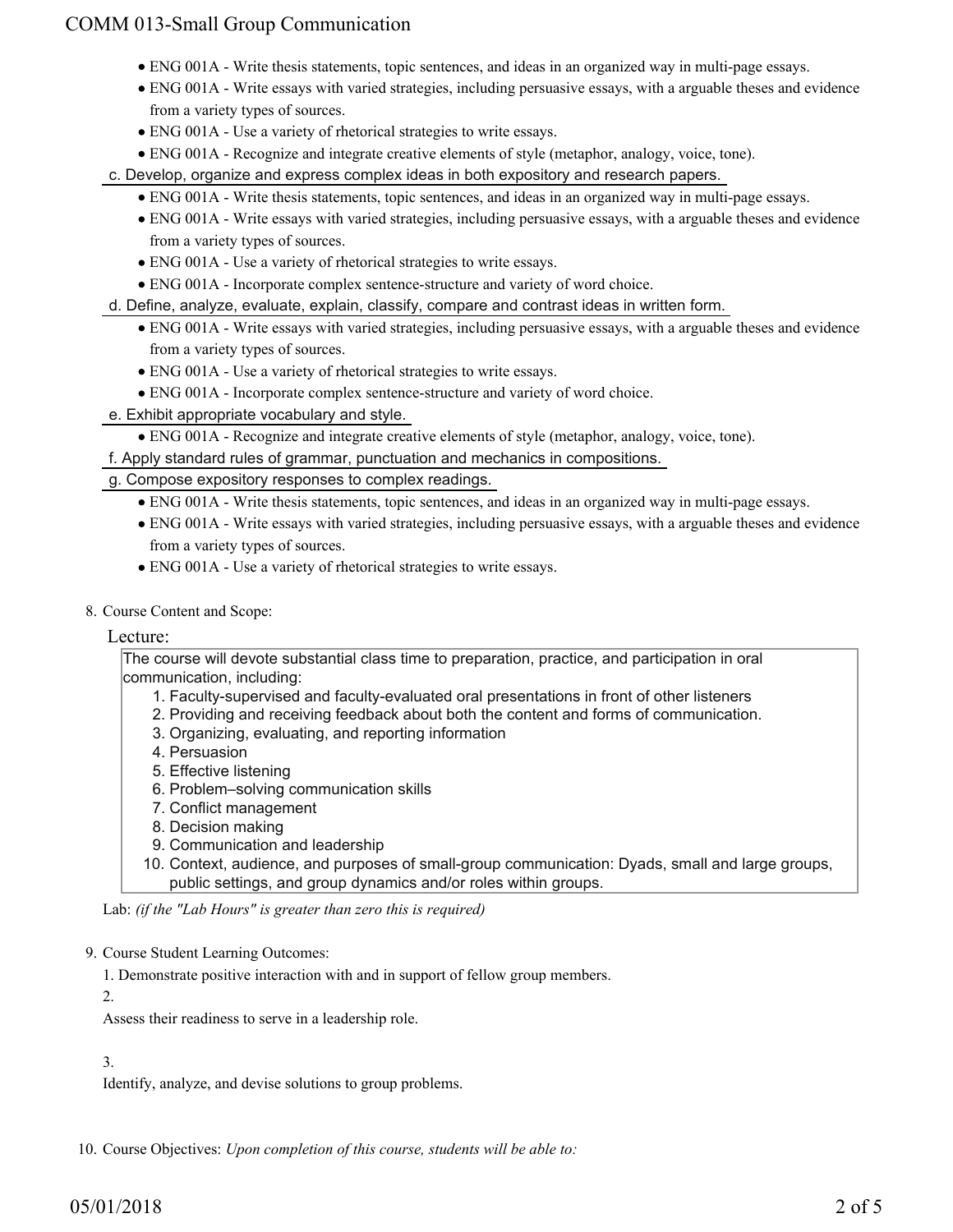# COMM 013-Small Group Communication

- a. Exhibit effective problem-solving communication skills
- b. Demonstrate successful conflict-management strategies
- c. Engage in sound reasoning to reach a well-reasoned decision
- d. Identify communication skills that contribute to effective leadership.
- e. Demonstrate the ability to discover, critically evaluate and accurately report information
- f. Demonstrate ability to effectively prepare and deliver formal oral presentations.

g. Explain the psychological, social, and cultural basis and significance of oral communication as it occurs in dyads, small and large groups, and public settings.

- h. Demonstrate effective listening skills in various settings.
- i. Adapt communication strategies to fit the audience and situation
- j. Present their views with persuasive force
- 11. Methods of Instruction: *(Integration: Elements should validate parallel course outline elements)* 
	- a. Activity
	- b. Demonstration, Repetition/Practice
	- c. Distance Education
	- d. Experiential
	- e. Individualized Study
	- f. Lecture
	- g. Observation
	- h. Participation
	- i. Role Playing
	- j. Supplemental/External Activity
	- k. Technology-based instruction

12. Assignments: (List samples of specific activities/assignments students are expected to complete both in and outside of class.) In Class Hours: 54.00

Outside Class Hours: 108.00

- a. In-class Assignments
	- 1. Participation in class discussions
	- 2. Faculty-supervised and faculty-evaluated oral presentations in front of other listeners
	- 3. In class group activities
- b. Out-of-class Assignments
	- 1. Read textbook and assigned materials
	- 2. Attend multiple meetings of an outside group
	- 3. Self-reflection essays
	- 4. Critiques of videos and written scenarios
	- 5. Research papers

13. Methods of Evaluating Student Progress: The student will demonstrate proficiency by:

- College level or pre-collegiate essays
- Critiques
- Term or research papers
- Presentations/student demonstration observations
- Group activity participation/observation
- Product/project development evaluation
- Mid-term and final evaluations
- Student participation/contribution
- Oral and practical examination
- Other

Faculty-supervised, faculty-evaluated formal speaking assignments in front of other listeners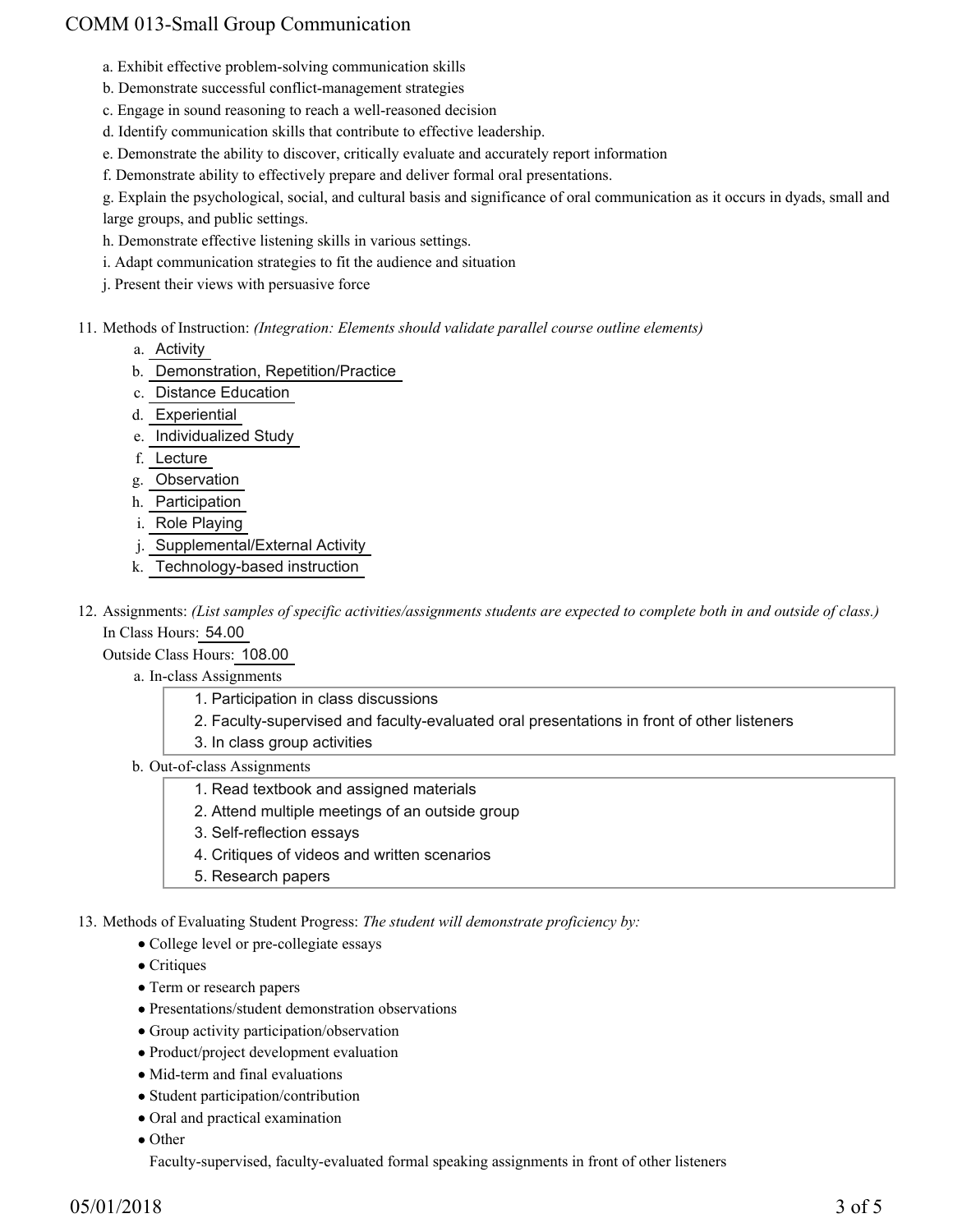### COMM 013-Small Group Communication

| 14. Methods of Evaluating: Additional Assessment Information: |  |
|---------------------------------------------------------------|--|
|---------------------------------------------------------------|--|

- 15. Need/Purpose/Rationale -- All courses must meet one or more CCC missions.
	- CSU GE Area A: Communication in the English Language and Critical Thinking

A1 - Oral Communication

PO-GE C4.b - Language & Rationality (Communication & Analytical Thinking) Apply logical and critical thinking to solve problems; explain conclusions; and evaluate, support, or critique the

| thinking of others. |  |  |  |  |  |
|---------------------|--|--|--|--|--|
|                     |  |  |  |  |  |

IO - Critical Thinking and Communication

Apply principles of logic to problem solve and reason with a fair and open mind.

16. Comparable Transfer Course

| <b>University System</b><br><b>Course Number</b><br><b>Course Title</b><br>Campus | <b>Catalog Year</b> |
|-----------------------------------------------------------------------------------|---------------------|
|-----------------------------------------------------------------------------------|---------------------|

- 17. Special Materials and/or Equipment Required of Students:
- Required Material? <sup>18.</sup> Materials Fees:

| <b>Material or Item</b> | <b>Cost Per Unit</b> | <b>Total Cost</b> |
|-------------------------|----------------------|-------------------|
|                         |                      |                   |

19. Provide Reasons for the Substantial Modifications or New Course:

Course maximums are being reduced to accommodate for increased faculty supervised and faculty evaluated speaking opportunities for students that now must be included to make the course eligible for IGETC. Student learning outcomes also revised.

- a. Cross-Listed Course *(Enter Course Code)*: *N/A* b. Replacement Course *(Enter original Course Code)*: *N/A* 20.
- 21. Grading Method *(choose one)*: Letter Grade Only
- MIS Course Data Elements 22.
	- a. Course Control Number [CB00]: CCC000297849
	- b. T.O.P. Code [CB03]: 150600.00 Speech Communication
	- c. Credit Status [CB04]: D Credit Degree Applicable
	- d. Course Transfer Status [CB05]: A = Transfer to UC, CSU
	- e. Basic Skills Status [CB08]: 2N = Not basic skills course
	- f. Vocational Status [CB09]: Not Occupational
	- g. Course Classification [CB11]: Y Credit Course
	- h. Special Class Status [CB13]: N Not Special
	- i. Course CAN Code [CB14]: *N/A*
	- j. Course Prior to College Level [CB21]: Y = Not Applicable
	- k. Course Noncredit Category [CB22]: Y Not Applicable
	- l. Funding Agency Category [CB23]: Y = Not Applicable
	- m. Program Status [CB24]: 1 = Program Applicable
	- Name of Approved Program *(if program-applicable)*: COMMUNICATION STUDIES

*Attach listings of Degree and/or Certificate Programs showing this course as a required or a restricted elective.)*

23. Enrollment - Estimate Enrollment

First Year: 0 Third Year: 0